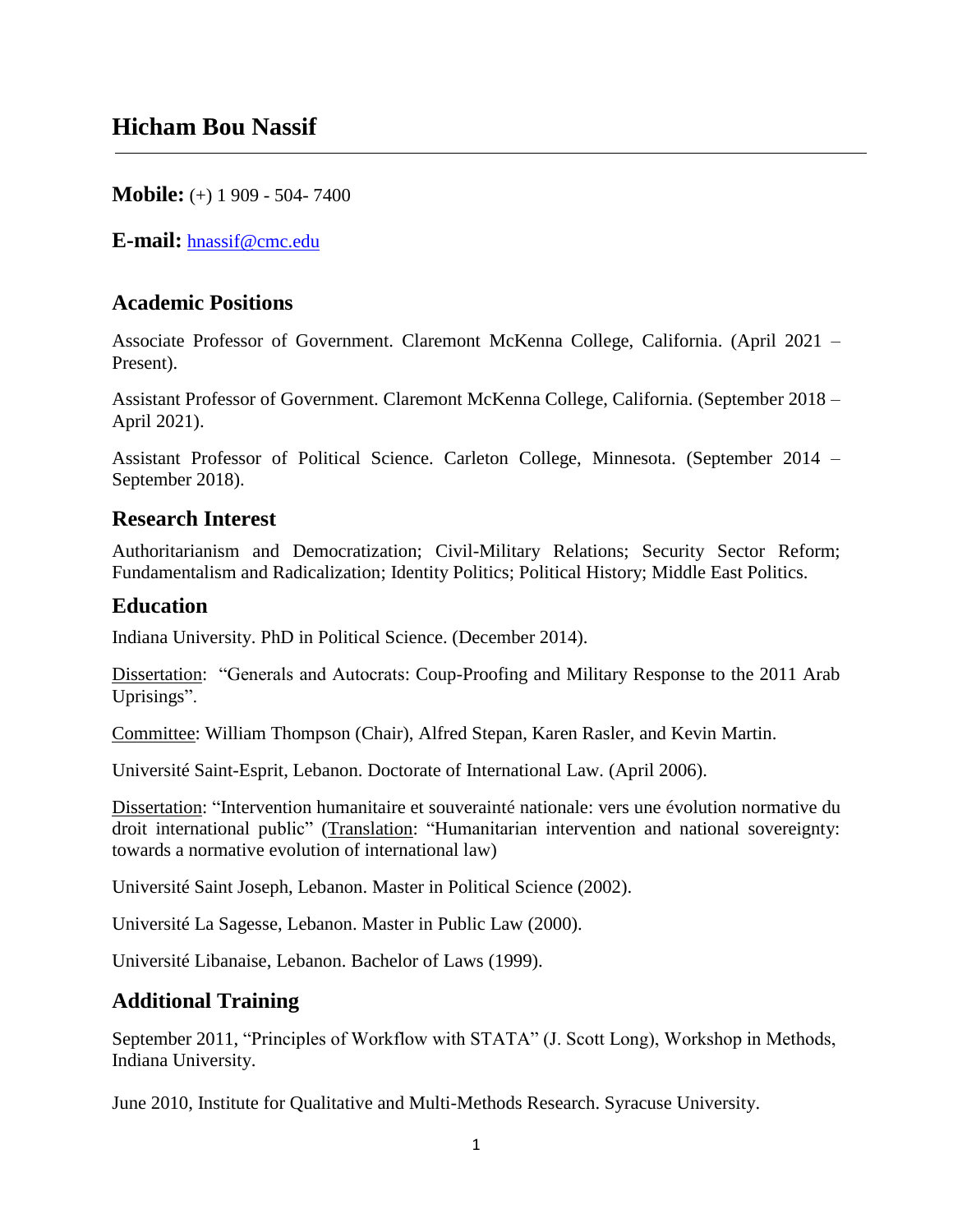# **Publications**

### Books

*Endgames: Military Response to Protest in Arab Autocracies,* (New York: Cambridge University Press, 2021). Reviewed in: *Perspectives on Politics*; *Democratization*; *Political Science Quarterly*; *Middle East Journal*; *Middle Eastern Studies*; *Lectures*.

*The Oxford Handbook of Civil-Military Relations*, (New York: Oxford University Press, Forthcoming in April 2022; Co-edited with William R.Thompson).

### Peer Reviewed Articles

"Coup in Tunisia: Why the Military Turned Its Back on Democracy", *Journal of Democracy*, Volume 33, Number 1, January 2022.

"Rethinking Pathways of Transnational Jihad: Evidence from Lebanese ISIS Recruits", *Security Studies*, published online, December 2021.

"Troubled from the Start: Revisiting Military Politics in Pre-Baathi Syria", *International Journal of Middle East Studies,* volume 52, issue 3, August 2020.

"Coups and Nascent Democracies: The Military and Egypt's Failed Consolidation", *Democratization*, volume 24, issue 1, January 2017.

"Second-Class: The Grievances of Sunni Officers in the Syrian Armed Forces", *Journal of Strategic Studies,* volume 38, issue 5, August 2015.

"Generals and Autocrats: How Coup-Proofing Predetermined Military Elite's Behavior in the Arab Spring", *Political Science Quarterly,* volume 130, n'2, June 2015.

"A Military Besieged: The Armed Forces, the Police and the Party in Ben Ali's Tunisia, 1987 – 2011", *International Journal of Middle East Studies*, volume 47, issue 1, February 2015.

"Wedded to Mubarak: The Second Career and Financial Rewards of Egypt's Military Elite from 1981 till 2011", *The Middle East Journal*, volume 67, n'1, winter 2013.

### Book Chapters

"Military Politics and Democratic Transition: Combining Rationality, Culture, and Structure", in William R.Thompson and Hicham Bou Nassif (Eds), *The Oxford Handbook of Civil-Military Relations*, (Oxford University Press–Forthcoming in April 2022).

"Genesis of Coup-Proofing in Egypt: Civil-Military Relations under King Farooq, and Beyond",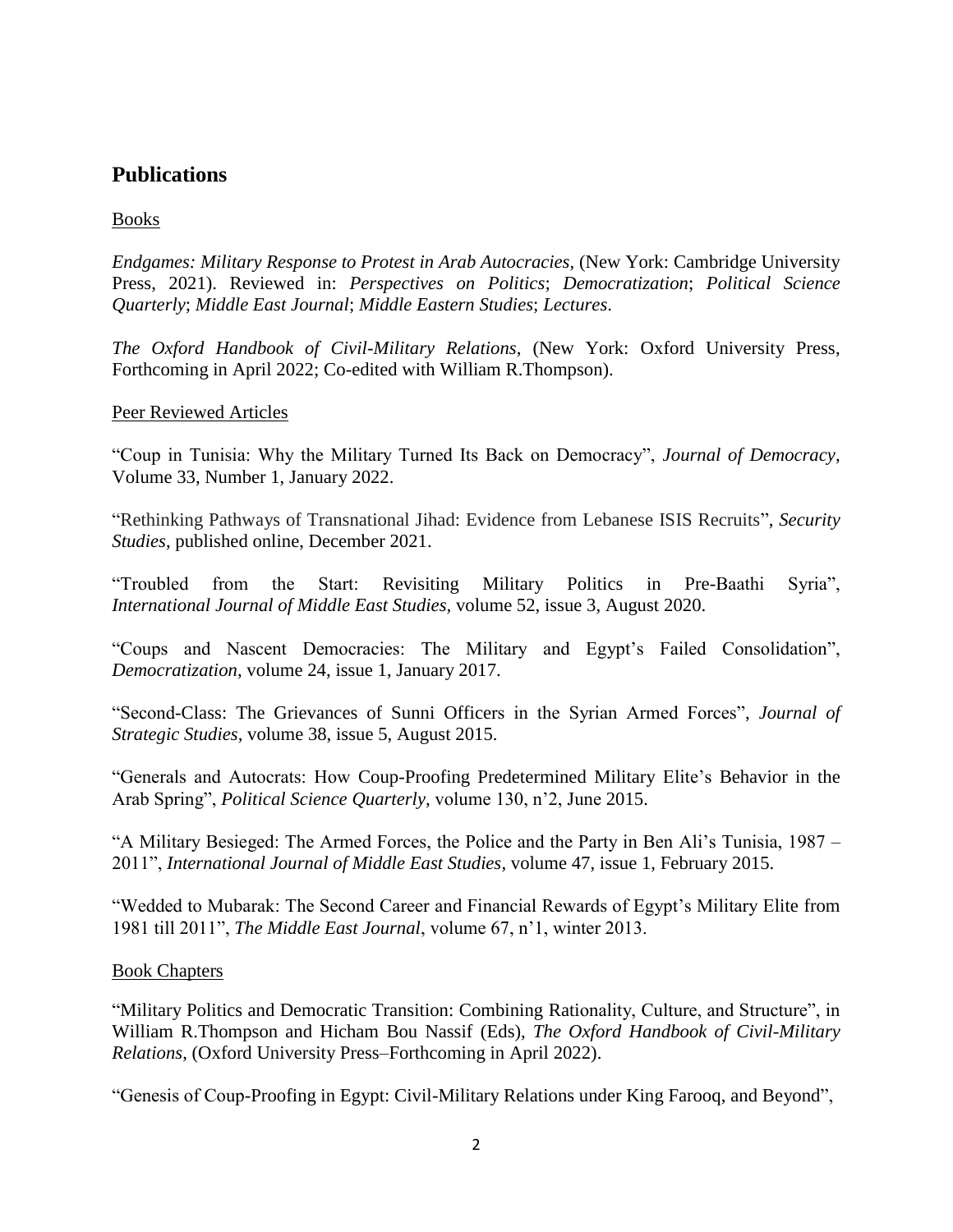in Robert Springborg (Edr), *The Routledge Handbook of Contemporary Egypt*, (Routledge: Abingdon, March 2021).

"The Extent of Military Involvement in Non-Violent, Civilian Revolts and Their Aftermath" in Jack Goldstone (Edr), *New Waves of Revolution in the 21st Century*, *Understanding the Causes and Effects of Disruptive Political Changes*, (New York: Springer, Forthcoming in December 2021) – With William R.Thompson, and Karen Rasler.

"Patterns of Civil-Military Relations and Their Legacies for Democratization: Egypt vs. Tunisia", in Alfred Stepan (Edr), *Democratic Transition in the Muslim World, A Global Perspective,* (New York: Columbia University Press, 2018).

"Discourses on Muslims and Welfare across the Atlantic" in Sonya Michel, Klaus Pedersen and Pauli Kettunen (eds), *An American Dilemma? Race, Ethnicity and the Welfare State in US and Europe*, (Northampton, Mass.: Edward Elgar, 2015) – With Eren Tatari, Scott Williamson, Antje Schwennicke, and Abdulkader Sinno.

"Lebanon Between the Clash and Coexistence" in Stig Hansen, Atle Mesoy and Tuncay Cardas (eds), *The Borders of Islam: Exploring Huntington's Faultlines from Al-Andalous to the virtual Ummah*, edited by, (New York: Columbia University Press, 2009).

### Policy-Oriented Papers

"Awda Aala-Sahwat al-Jawad: Al-Nokhba al-Askariya wa Hisabat al-Sulta fi Masr" (Translation: Back on Horseback: The Military Elite and the Struggle For Power in Egypt). *Al Jazeera* policy paper published on November 4, 2013: http://studies.aljazeera.net/ar/reports/2013/11/2013114105155595205.html

"Why Didn't the Egyptian Army Shoot", *The Middle East Report and Information Project (MERIP*), N'265, Winter 2012.

### Book Reviews

Laure Guirguis, *Copts And The Security State: Violence. Coercion. And Sectarianism in Contemporary Egypt*, (Stanford: Stanford University Press, 2017), *Perspectives on Politics*, Volume 17, Issue 2, 2019.

Holger Albrecht, Aurel Croissant, and Fred Lawson (eds), *Armies and Insurgencies in the Arab Spring*, (Philadelphia: University of Pennsylvania Press, 2016), *Democratization*, Volume 24, Issue 5, 2017, pp 884 -886.

Zoltan Barany, *How Armies Respond to Revolutions and Why,* Princeton, NJ: Princeton University Press, 2016; and Jasen J.Castillo, *Endurance and War*: *The National Sources of Military Cohesion, (*Stanford, CA: Stanford University Press, 2014), *Perspectives on Politics*, Volume 14, Issue 4, 2016, pp 51 – 52.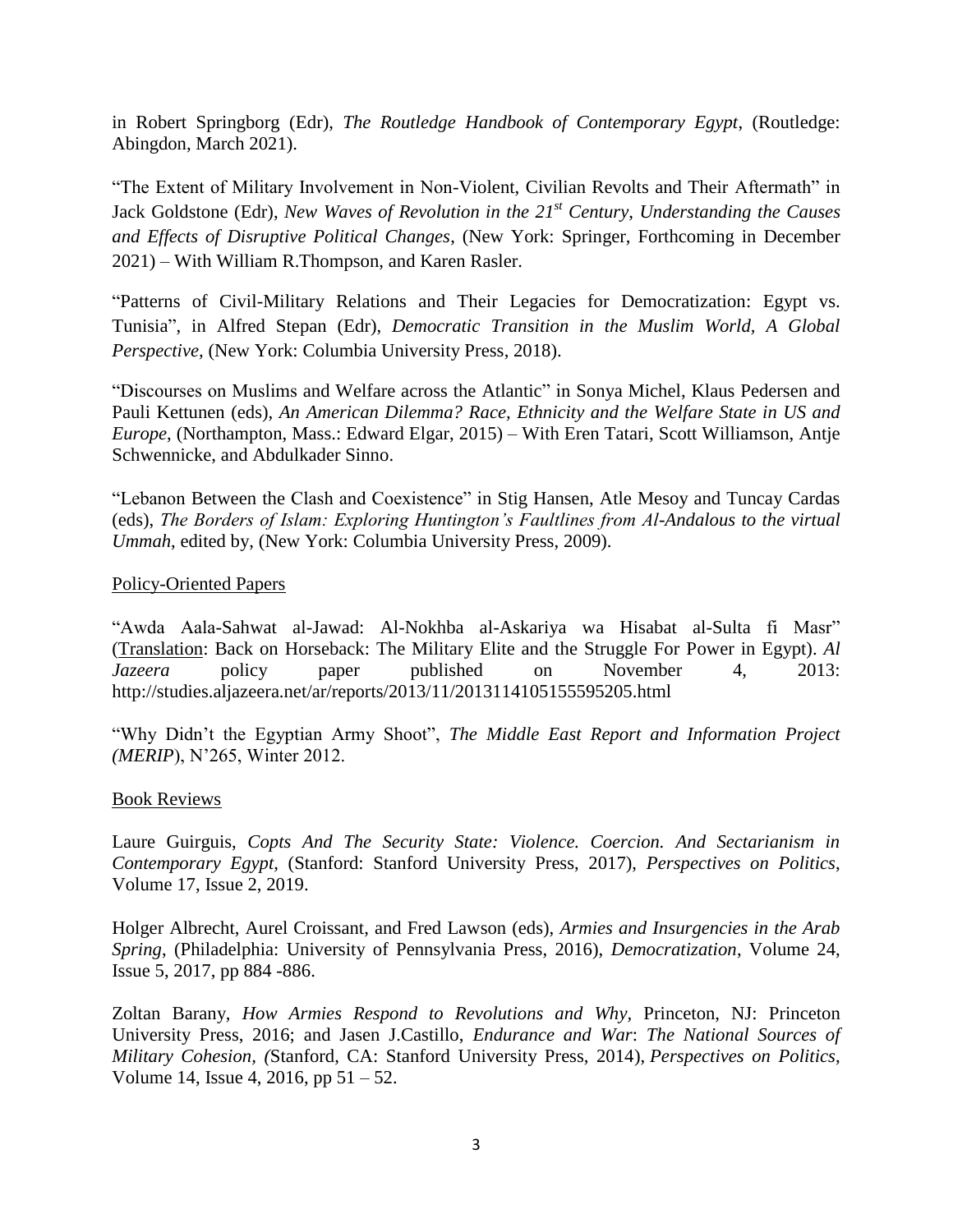Bassel F.Salloukh et al. *The Politics of Sectarianism In Postwar Lebanon*. (London: Pluto Press, 2015), *Middle East Journal*. Volume 70, Number 3, Summer 2016.

Reese Erlich. *Inside Syria, The Backstory of Their Civil War and What the World Can Expect*. (New York: Prometheus Books, 2014). *Political Science Quarterly*. Volume 130 – issue 4, winter 2015-2016, pp 771-773.

Naunihal Singh. *Seizing Power. The Strategic Logic of Military coups*. (Baltimore: Johns Hopkins University Press, 2014). *Perspectives on Politics*. September 2015, Vol 13, N'3, pp 905-906.

### **Service**

Reviewer: *American Journal of Political Science*; *International Security*, *Journal of Politics*; *International Studies Quarterly*; *Perspectives on Politics*; *Democratization*; *Polity*; *International Journal of Middle East Studies*; *Political Science Quarterly*; *Government & Opposition*; *Political Research Quarterly*; *Middle East Journal; The British Journal of Middle East Studies; Middle Eastern Studies; Studies in Ethnicity and Nationalism; Asian Journal of Comparative Politics*.

### **Fieldwork**

From May 2019 until August 2019: 4 months in Tripoli, Lebanon, (Interviewing Families of Deceased ISIS&al-Qaeda Recruits).

From May 2011 until August 2016: 35 months in Egypt, Tunisia; and Syrian refugee diasporas in Jordan, Turkey, and Lebanon, (Interviewing Military Officers).

# **Grants and Fellowships**

Harvard University – Travel Grant to present my work on the Tunisian armed forces at Harvard (\$1500 – April 2015).

Columbia University – Travel Grant to present my work on the Tunisian armed forces at Columbia (\$1000 – March 2015).

Carleton College Research Development Grant (2014) – (\$20.000)

Future Fellow Teaching Fellowship (FFTF) Indiana University – Purdue University, Indianapolis (Fall 2013). (\$10.000).

Center for the Study of the Middle East (CSME), Indiana University. Senior Research Fellow Grant. Fall 2011 and Spring 2012. (\$12.000).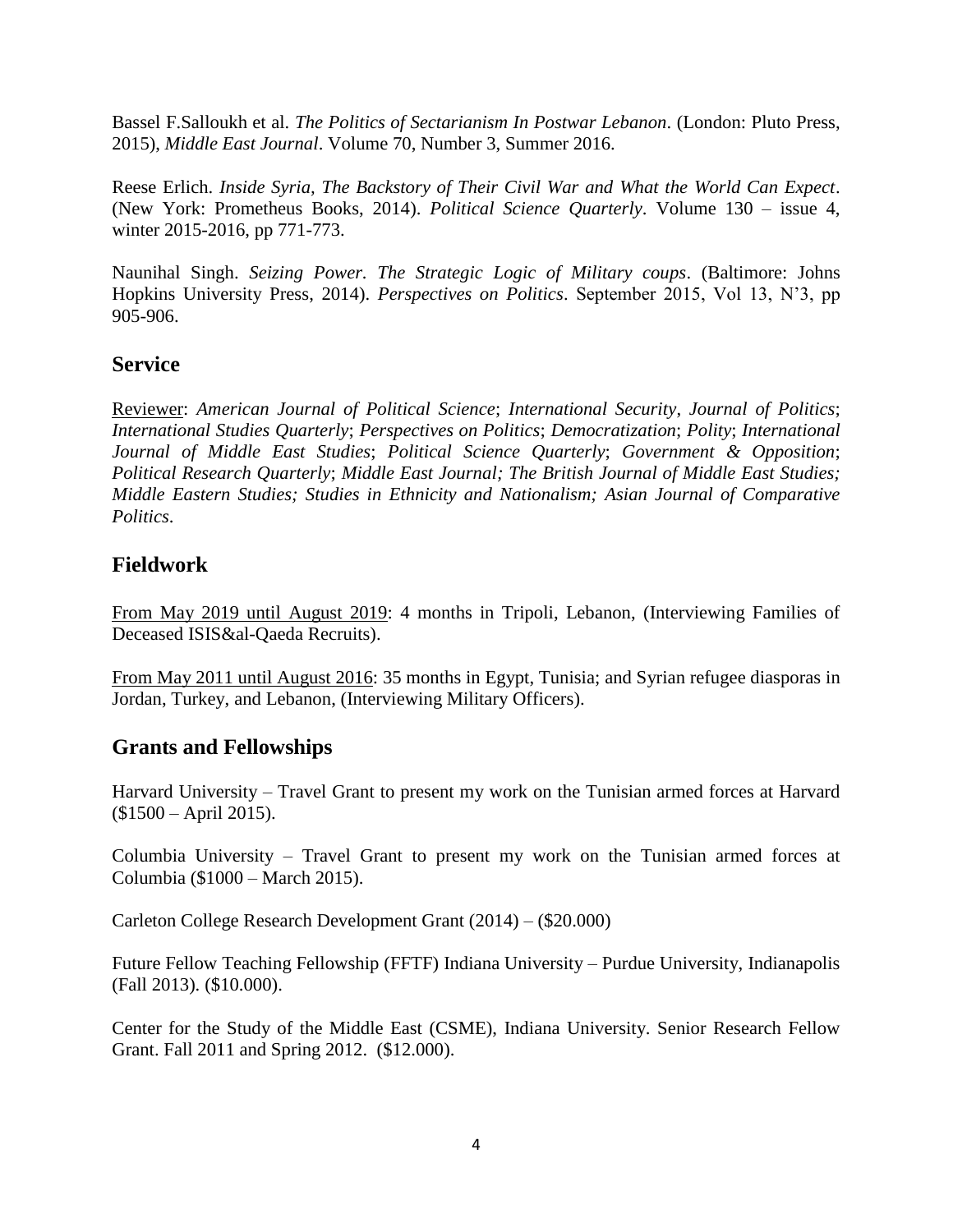May 2012 Graduate Student Conference – Indiana University. Best paper for "Armed forces and civilian uprisings during the Arab Spring: Why the military remained loyal in Syria, defected in Egypt and Tunisia, and splintered in Libya" (\$250)

The International Studies Association – Travel Grant to present a paper in the 2013 Budapest meeting (\$250 – declined).

# **Teaching Experience**

GOV 70: International Relations and Violence in World Politics – (Claremont McKenna College)

GOV 142: Authoritarian Regimes and Democratization in the Middle East, and Beyond – (Claremont McKenna College).

GOV 146: Politics of the Contemporary Arab World I (1918/1973) – (Claremont McKenna College)

GOV 149: Politics of the Contemporary Arab World II (1973/2011) – (Claremont McKenna College)

POSC 282: Terrorism, Ethnic Conflict and Civil Wars (Carleton College)

### **Languages**

| <b>Arabic</b> | English | French |
|---------------|---------|--------|
| Native        | Fluent  | Fluent |

# **Data Analysis**

Statistical Methods: OLS, MLE. Programs: Stata, Excel.

# **Professional Experience**

**Indiana University-Purdue University, Indianapolis (IUPUI).** Department of Political Science. Visiting lecturer (2013-2014).

**The American Political Science Association (APSA)**. Editorial Assistant, *Perspectives on Politics* (2010 – 2013).

**Indiana University, Bloomington**. Department of Political Science, Associate Instructor (2008  $-2010$ ).

**Agence France Presse (AFP).** Field Reporter **(**2006 – 2008).

**Lebanese Broadcasting Corporation (LBC)**. Field Reporter (2002 – 2006).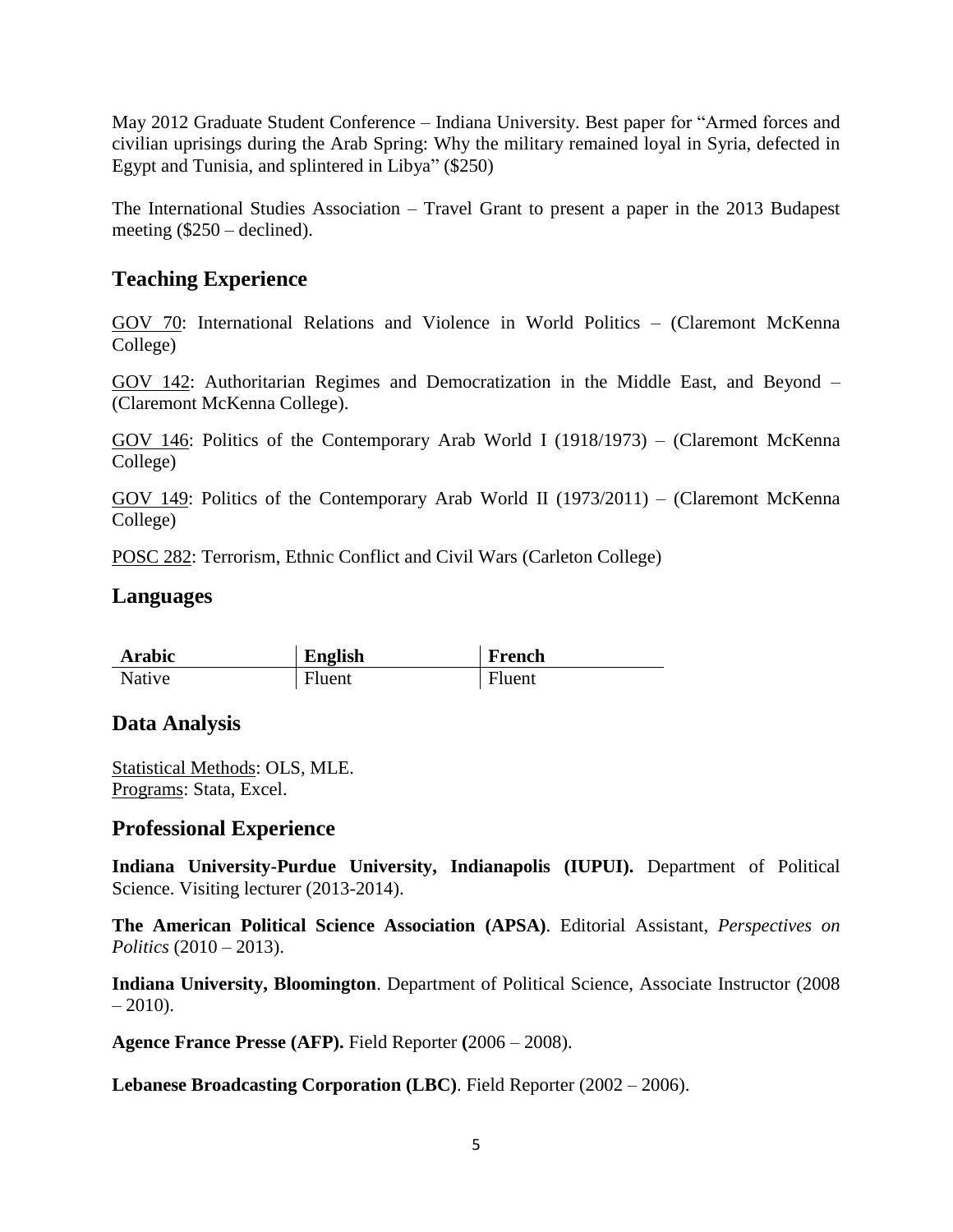# **Selected Conference Papers**

"Rethinking Syria's Civil-Military Relations, 1946-1963". The Annual Meeting of the Middle East Studies Association. Washington, DC. October 2020.

"Arab Authoritarianism from a Comparative Perspective". Invited talk at Oxford University. June 5, 2018.

"Armed Forces and Nonviolent Uprisings in the Arab Spring". Invited Talk at Texas University at Austin. February 6, 2017.

"Military Politics in the Arab Spring and Beyond". Invited Talk at Harvard University. April 29, 2015.

"Why Islamists were overthrown in Egypt but not in Tunisia?". Columbia University conference: Tunisia in comparative perspective with reflection on Indonesia, India and Egypt, March 27-30, 2015.

"Generals and Autocrats: How Coup-Proofing Predetermined Military Elite's Behavior in the Arab Spring'. The Annual Meeting of the American Political Science Association. Washington DC. August 28, 2014.

"Civil-Military Relations and the Arab Spring: An Institutional Explanation for the Variation in the Armed Forces' Behavior". Presented at the Center for the Study of the Middle East – Indiana University. April 25, 2013.

**"**The extent of military involvement in non-violent, civilian revolts and their aftermath" Presented at Michigan State University. March 28, 2012. Co-written with Karen Rasler and William Thompson.

"Newspaper Readership and attitudes toward welfare and immigration in the Tabloids, Murdoch and the formation of stereotypes". Presented at the annual meeting of the American Political Science Association (APSA) in Seattle. September 1, 2011. Co-written with Abdulkader Sinno, Antje Schwennicke and Scott Williamson.

"Regionalism and Authoritarianism in the Arab World: The Syrian Alawi region as a case study". Presented at the workshop on Regional Policies and Authoritarian Regimes in the Arab World. Princeton University, November 16, 2010.

"Ethnicity in the Barracks: The Military and Civil War in Algeria, Iraq and Lebanon" Presented at the Institute for Qualitative and Multi-Methods Research, Syracuse University, June 6, 2010.